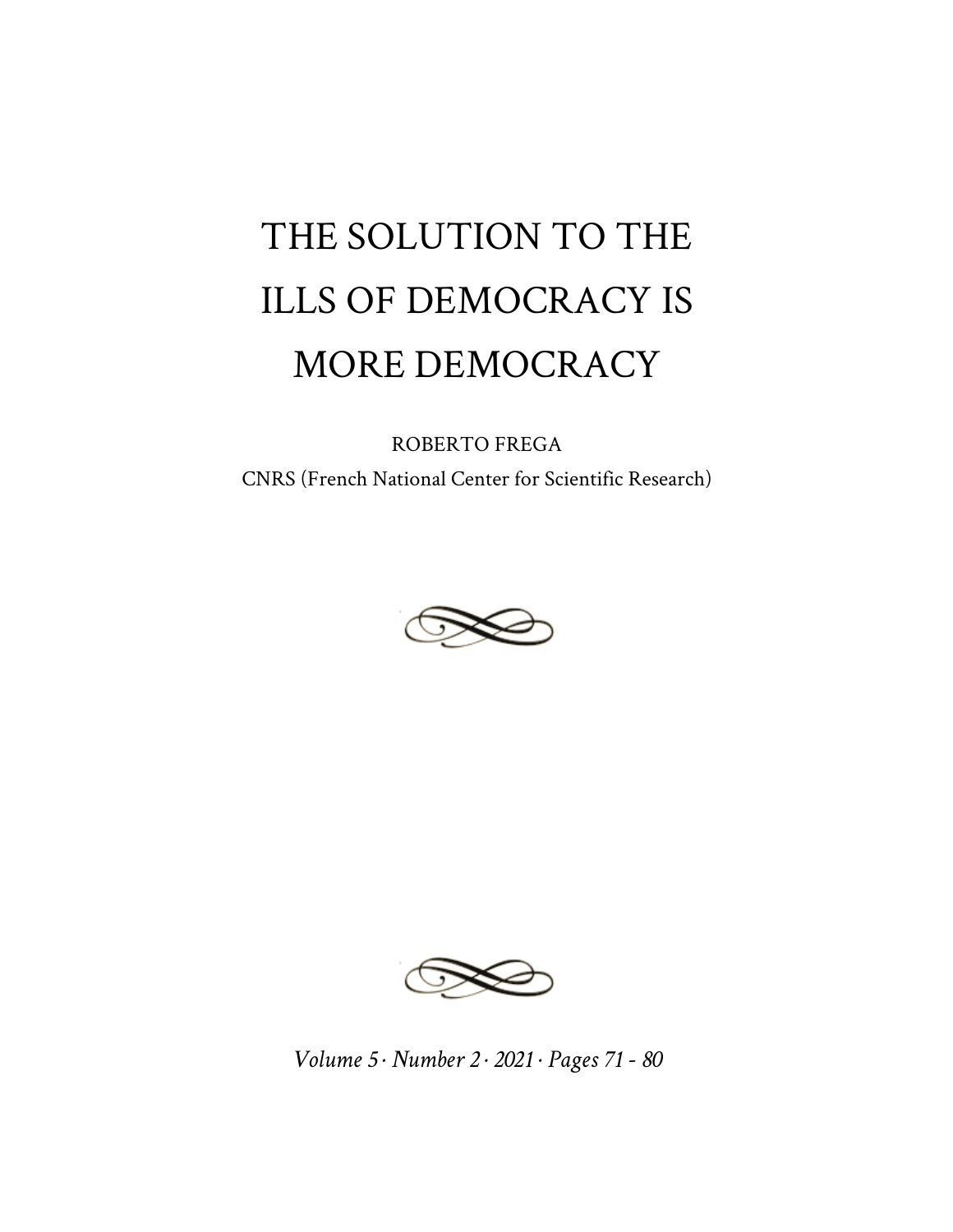In the last decades there has been much talk about the crisis of liberal democracy in almost all quarters of political theory and political science, in Europe as well as in the United States. The idea that the greatest threat contemporary societies are facing is the crisis of liberal democracy is at the same time accurate and misguided. Accurate, since some of the central tenets of the liberal conception of democracy are effectively under siege in the most advanced democracies of the world. The dismantling of constitutional protections in Poland and in Hungary, and the steady rise of authoritarian regimes across the world raise more than legitimate worries. But this diagnosis is also somehow misguided because it tacitly reduces the democratic project to its later, partial, liberal variant. I

Liberal democracy is not the alpha and omega of democracy, but merely a version among others.  $20<sup>th</sup>$ century's political theory had a more fine-grained understanding of the rich variety of available models of democracy. Gabriel Almond and Sidney Verba, for example, distinguished between an Anglo-American, a Continental,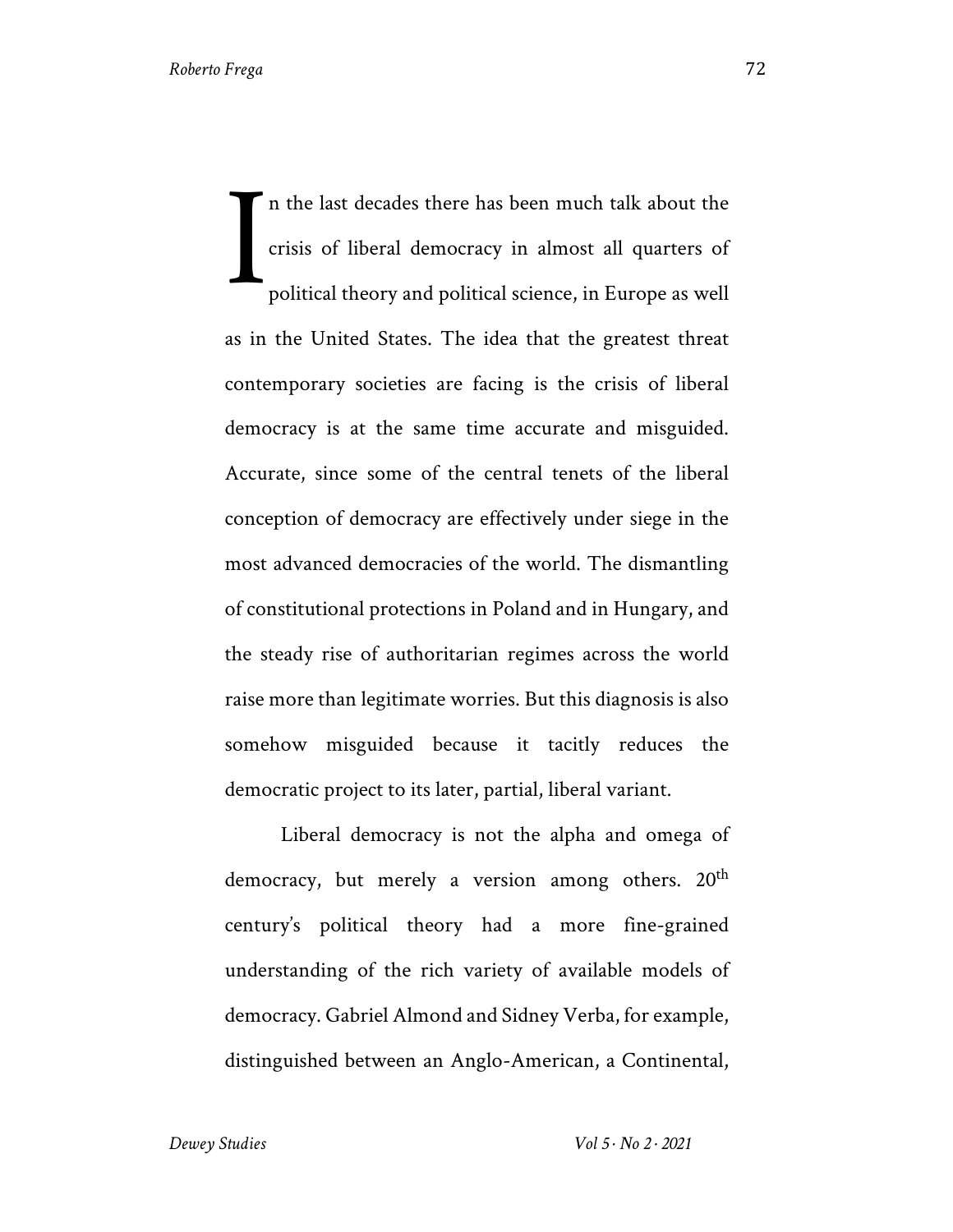and a Scandinavian model of democracy. In their pathbreaking work on political cultures, they sought for the different responses to totalitarianism in diverse sets of social and cultural attitudes and values. In their wake, Arend Lijphart coined the term 'consociational democracy' to describe the unique features of a model of democracy that has been key to the social and political development of post-WWII Europe. The large debate between the liberal and the socialist variant of democracy that has sparked till the fall of the Socialist block in the late '80s reminds us that we have unfortunately lost the sense that democracy means more than the defense of individual rights against the arbitrary interference of the State in people's lives.

What these and similar approaches have in common, is the idea that democracy does not denote merely a set of formal political institutions – the rule of law, constitutional guarantees, separation of powers, universal suffrage, etc. – but more broadly a full-blown social system. The

French philosopher Claude Lefort considered democracy to denote the 'form of society' that stemmed out of the French and American Revolutions and that set up a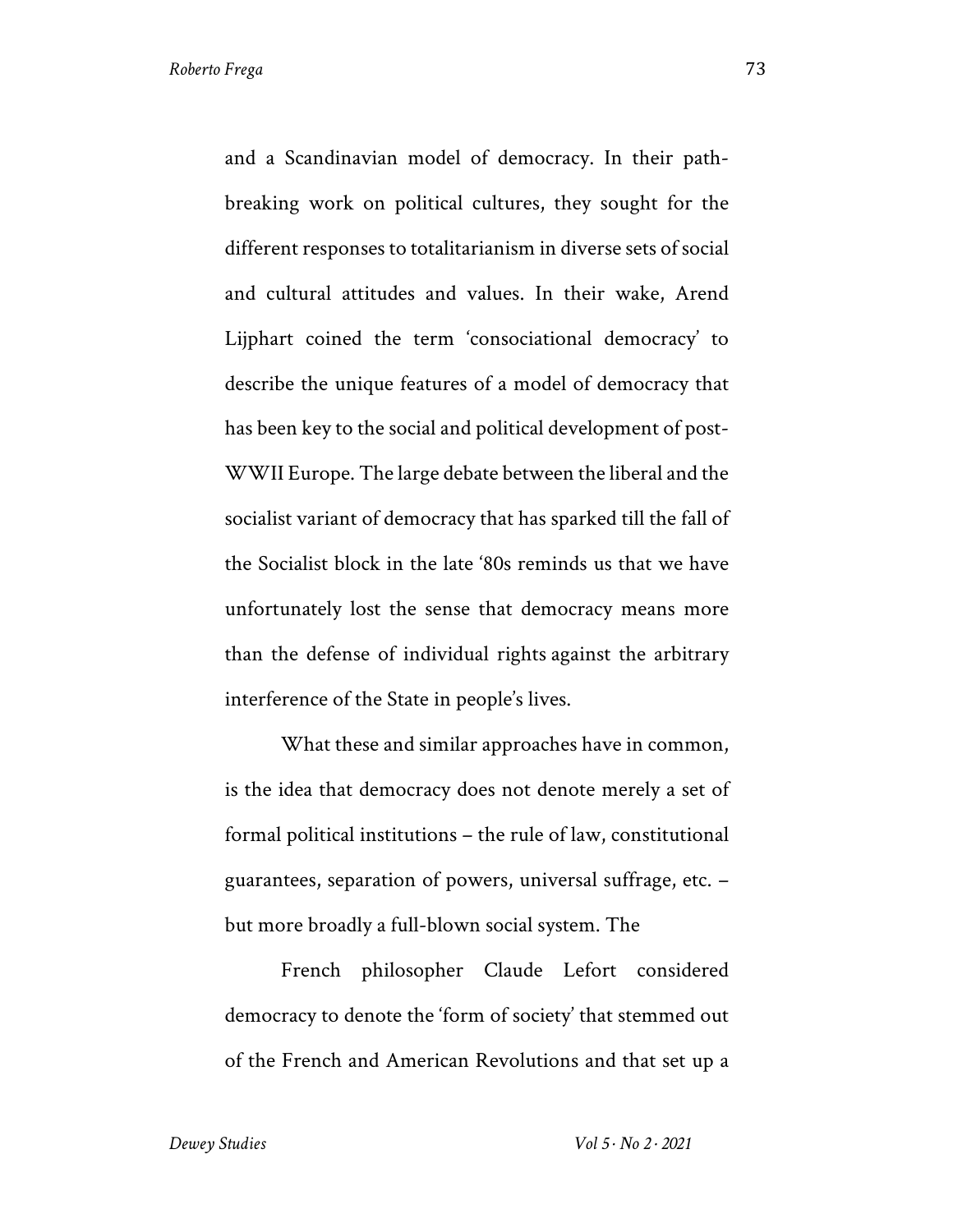new type of form of life based on the rejection of privilege. Before him, Alexis de Tocqueville dubbed the democratic society "the society of equals", to underline the revolutionary advent of a society in which social status did not provide exclusive rights. And John Dewey, of course, has extensively argued that democracy denotes first and foremost a way of life. That is, a set of values, practices, institutions that permeates all quarters of social life, from the family to the workplace. According to this 'wide view of democracy', democratic political institutions merely complete such a democratic order, which mostly consists of social habits, routines, shared values, patterns of interaction.

The idea of democracy that authors such as Dewey and Lefort have in mind cannot be reduced to what today we mean by 'liberal democracy', for at least two reasons. The first is that today's debates on democracy are almost exclusively concerned with the fate of formal political institutions. Democracy is said to be in crisis when formal political institutions are under siege, such as in Poland or in Hungary. Or when populist parties seize power and challenge liberal and cosmopolitan values. We seem to have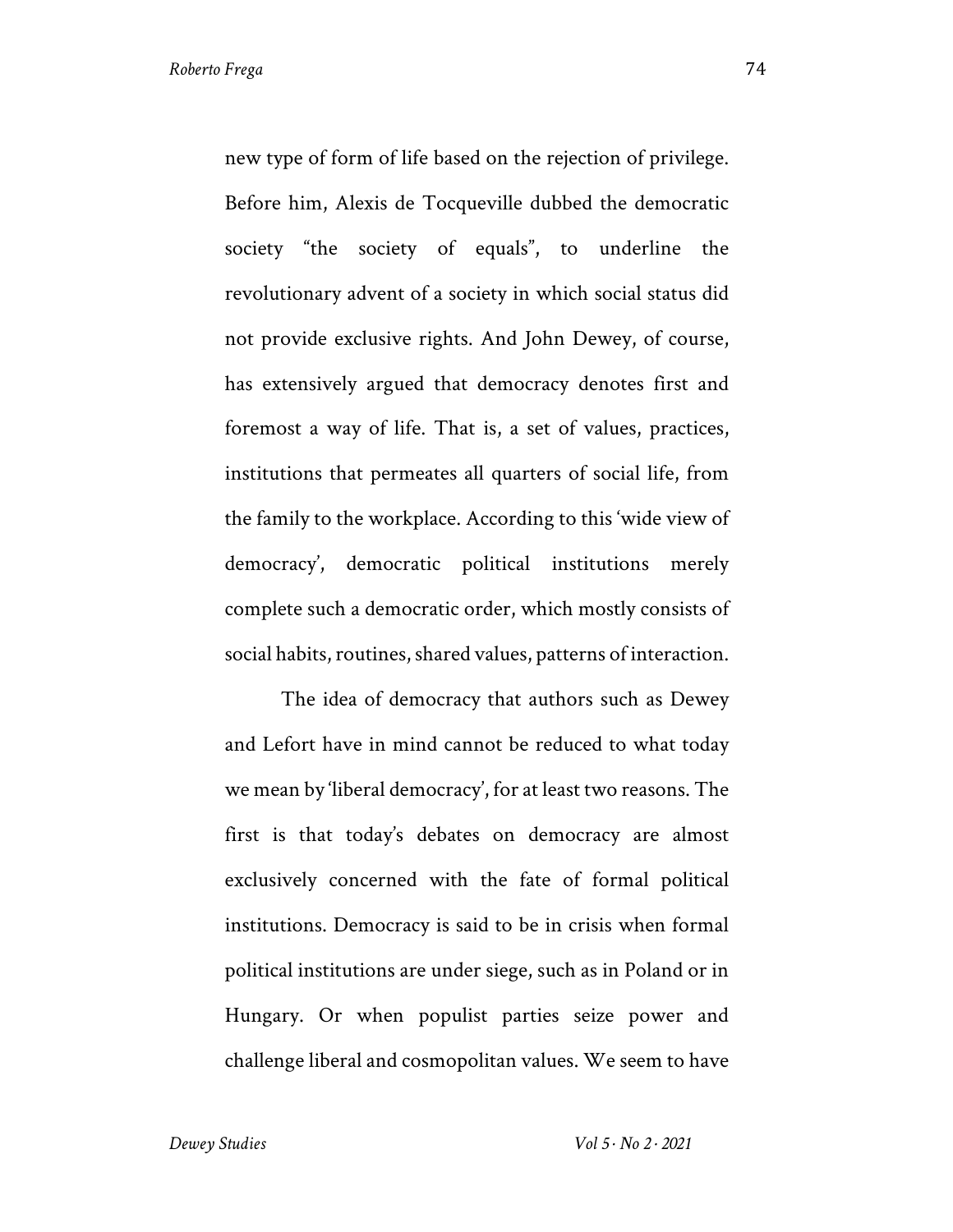almost forgotten that democracy is equally under siege when workplaces, educational institutions, or families are dominated by authoritarian patterns of interaction. The second is that the democratic project as it unfolded from the twin French and American revolutions did not merely install 'freedom' as the overarching modern political value. The French revolutionaries saw this in clearest when they set the three values of freedom, equality, and fraternity at the heart of the revolutionary process.

The democratic societies born out of these revolutions are based on a fragile combination of these three values. To that extent, they are no more 'liberal' than 'egalitarian'. During the  $20<sup>th</sup>$  century, the ideological battle between socialism and capitalism kept this intuition alive in the conceptual battle between liberal and socialist conceptions of democracy. Yet even this view is insufficient, since it conveys the false idea that a democratic society can be built privileging the one to the detriment of the other. Nor the attempt done by philosophers such as Etienne Balibar to synthesize these views into a unified account of democracy as being based on the value of equaliberty is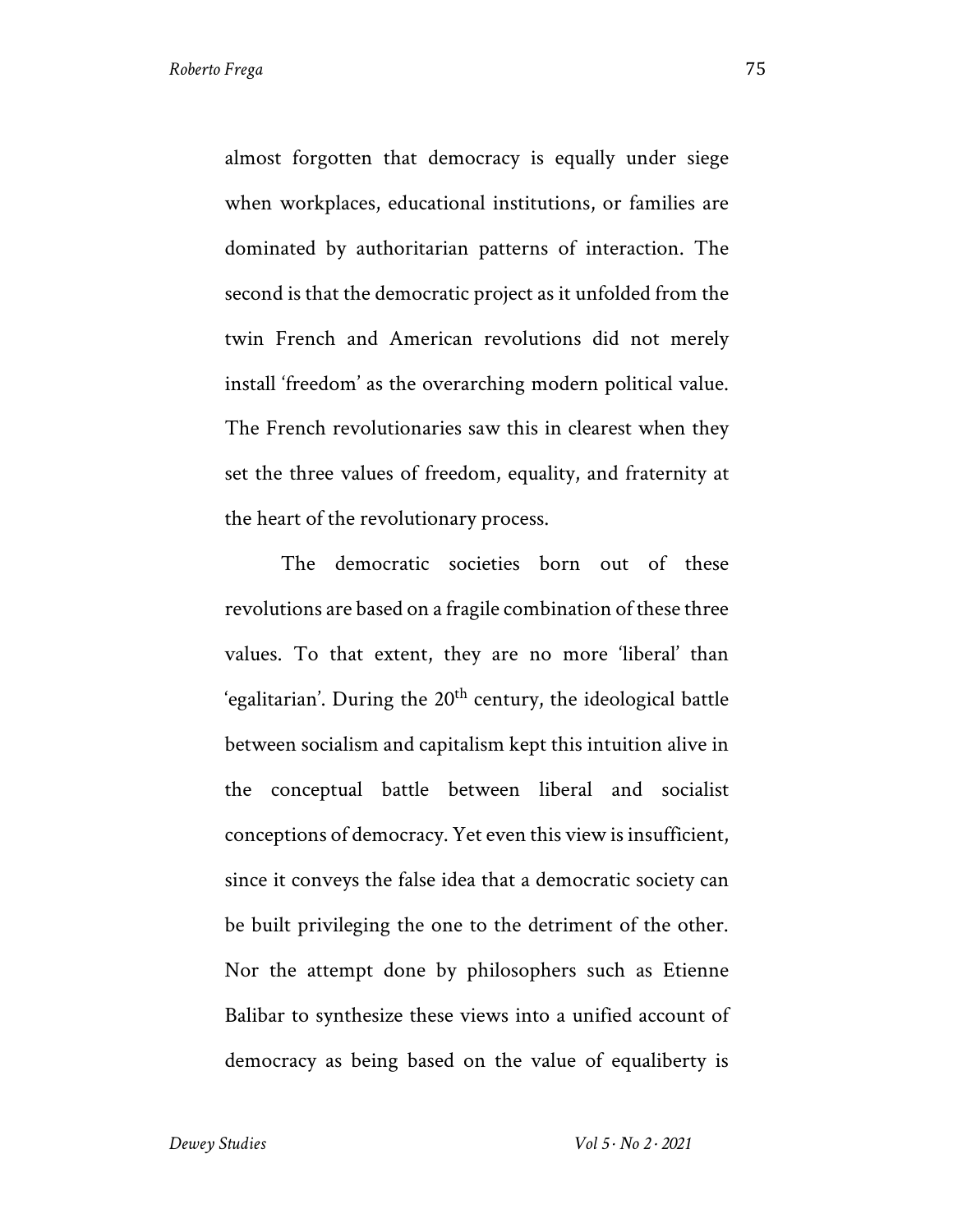sufficient to recapture the unique meaning of the democratic project.

The fall of the socialist block has proven beyond doubt that there cannot be democracy without freedom. But the more recent crisis of liberal democracy tells us that the liberal alternative is equally incomplete: there cannot be democracy without equality *and* solidarity.

Renewing the democratic project requires that we move beyond the idea of liberal democracy. Liberalism can be the appropriate foundation of a modern society only to the extent that, as once again Dewey noted, it is understood under the very radical view of a *social* liberalism. Liberalism thus understood overcomes the dualism of liberalism and socialism, and to an extent the concept becomes so stretched to lose its original meaning. Thinkers such as Piero Gobetti and Carlo Rosselli clearly understood this, and concluded that such a view could be called either liberal socialism or social liberalism.

With Dewey, Tocqueville, and Lefort, we may then simply want to call it 'democracy'. Democracy as the name of the project that defines Western modern societies,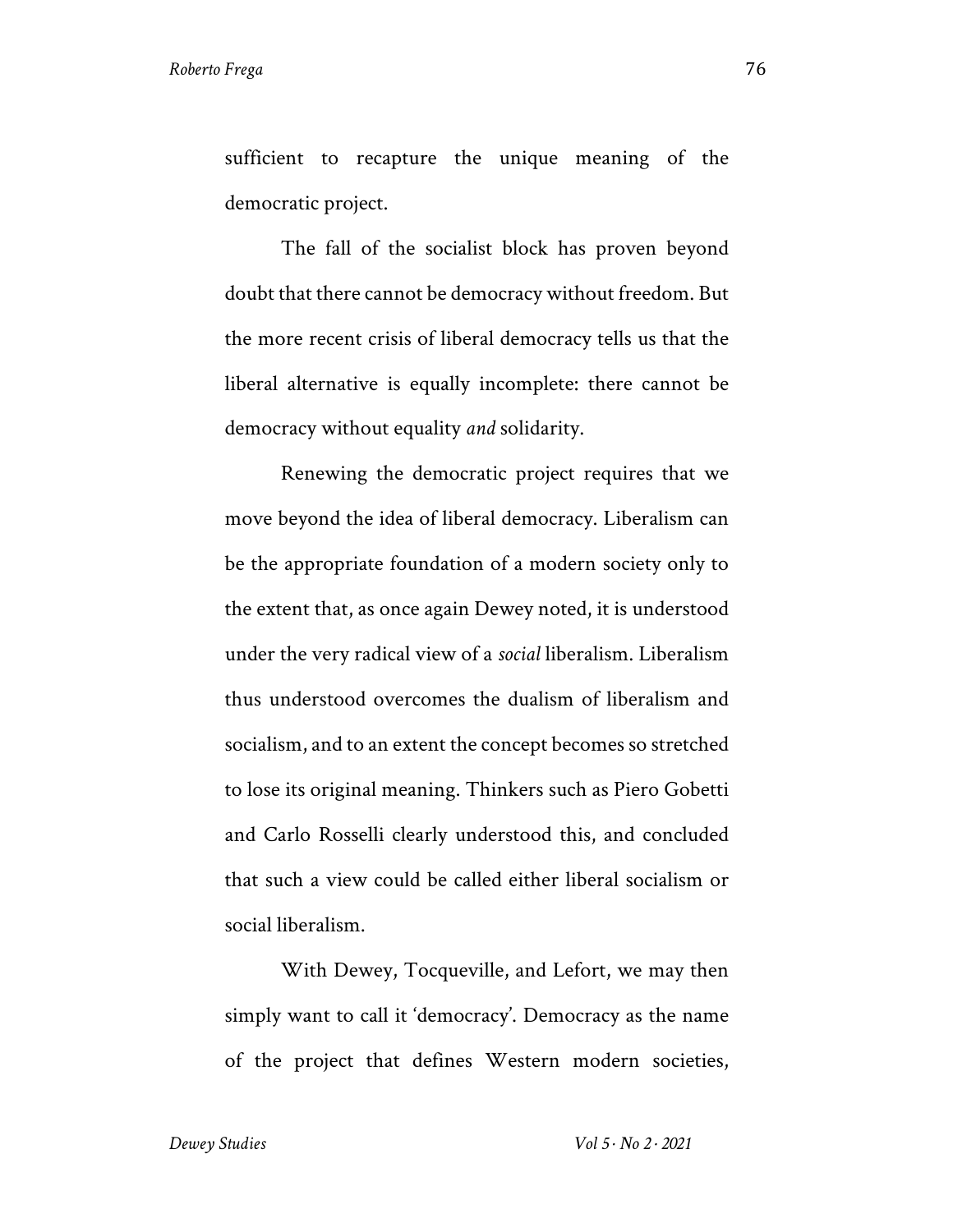thrives only when the social order makes adequate room for individual freedom, social equality, and solidarity.

From this perspective, what is in crisis today is not *liberal* democracy, but democracy overall. Compared to any past era, there has never been so much individual freedom as we experience it today. Even though equality has been diminishing almost everywhere, what seems to be even more lacking, is an appropriate form of solidarity, if by solidarity we mean this unique form of social cooperation that is appropriate among free and equal individuals. It is the glue that keep people together once pre-modern forms of social bond are rejected.

For a society to be democratic, individuals ought to be free, equal in terms of civil, political, and social rights, and capable and willing of interacting in ways that respect and promote these values.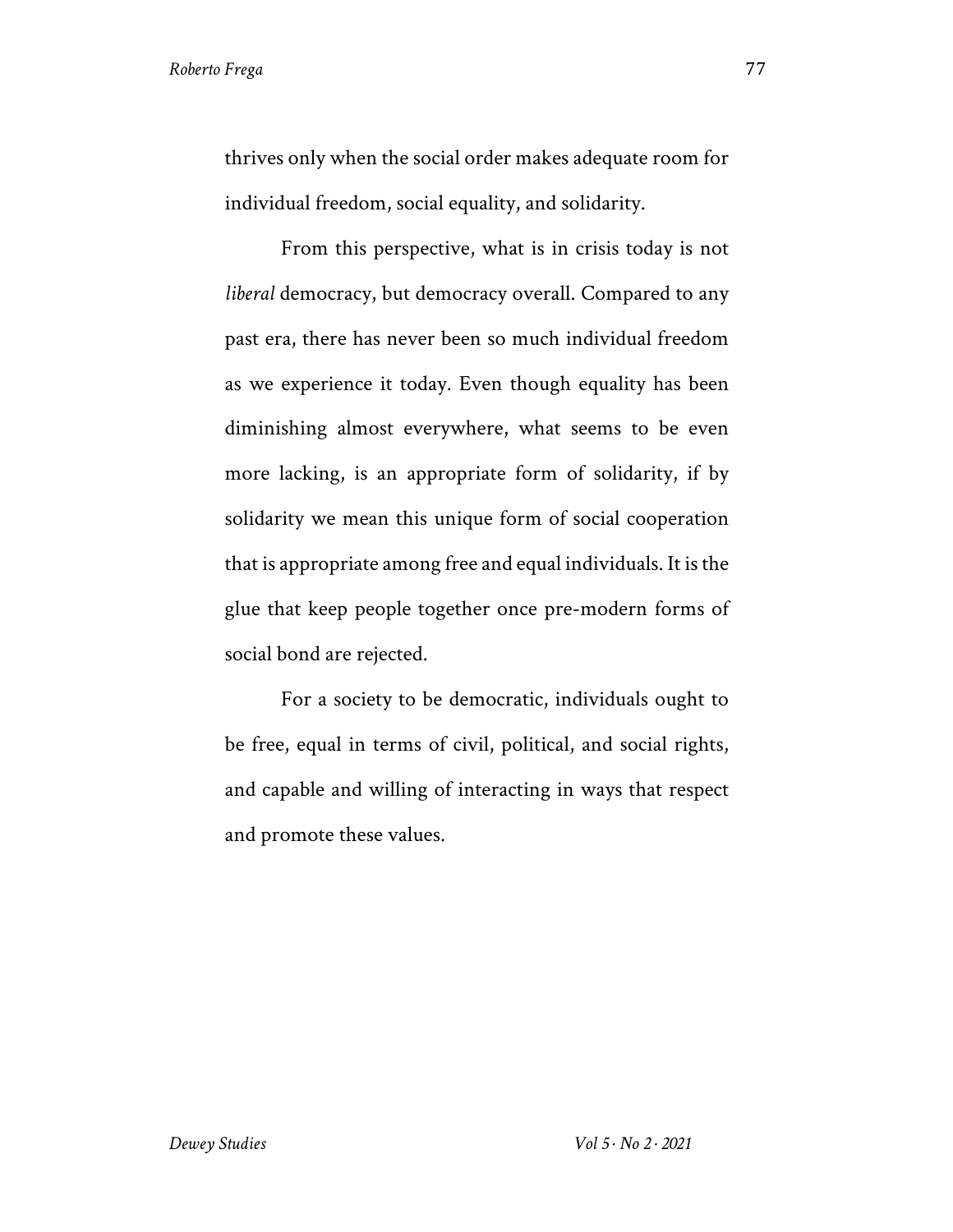## **Cultural and Economic Democracy**

Dewey has been at the origin of a school of political thought later called the cultural theory of politics, which clearly understood that a democratic society thrives only when democratic political institutions are backed by a solid set of cultural values and social practices. That is, when it builds on a wider social ontology of democracy. The social ontology of democracy defines those individual habits, shared patterns of interaction, and forms of organization through which individuals can cooperate as free and equal in all walks of life. It is only when society is built on these solid ontological foundations that democracy is healthy and thriving. So, the obvious question is: how then to promote such a democratic culture?

The solution pragmatists foresaw was to invest in social institutions as places where to train and develop democratic habits. Yet, contrary to J. S. Mill, democratic workplaces and democratic schools have not to be seen merely as 'schools of democracy'. Their aim is not instrumental: working in a democratic workplace, learning in a democratic school is certainly a means to develop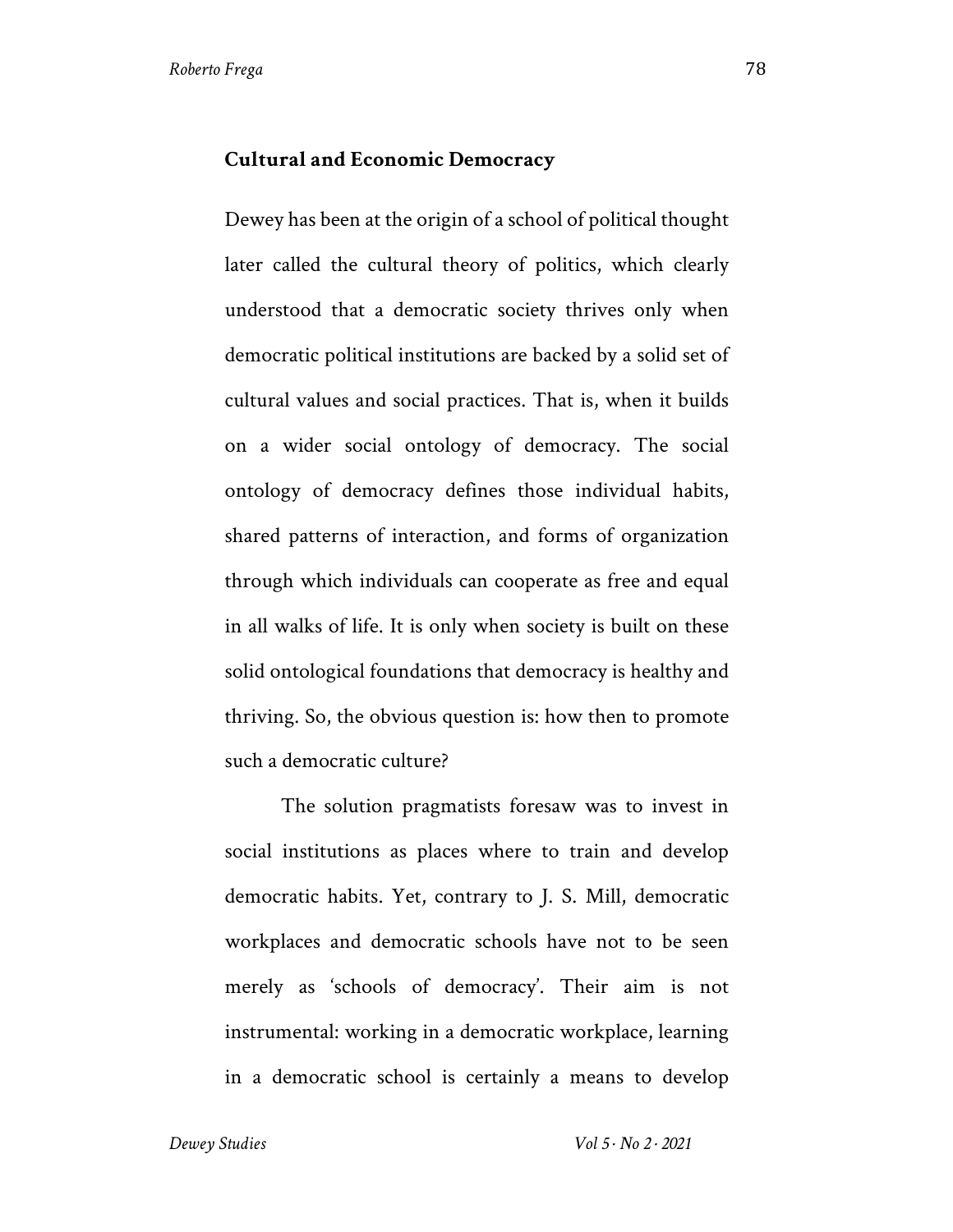democratic habits that will hopefully spill-over into the political realm. But more than that, living in democratic environments is an end in itself: if democracy is the only appropriate form of cooperation among free and equal individuals, then I can be free and equal only if interactions with others respect these values in any walk of life.

Modern individuals can fully realize their identity only to the extent that they make the experience of their freedom and equality any time they encounter other individuals: in their family, at school, in the workplace, in public spaces. To that extent, the solution to the ills of democracy is today, as it has always been, more democracy. More democracy not in the sense of more voting opportunities, but in the sense of more social spaces organized democratically.

Today the priority is by all means the workplace: workplaces are organized despotically everywhere. An authoritarian culture of management dominates. Universities and schools are similarly organized in undemocratic ways: in many countries, professors have a limited say in the election of their governing bodies, and the